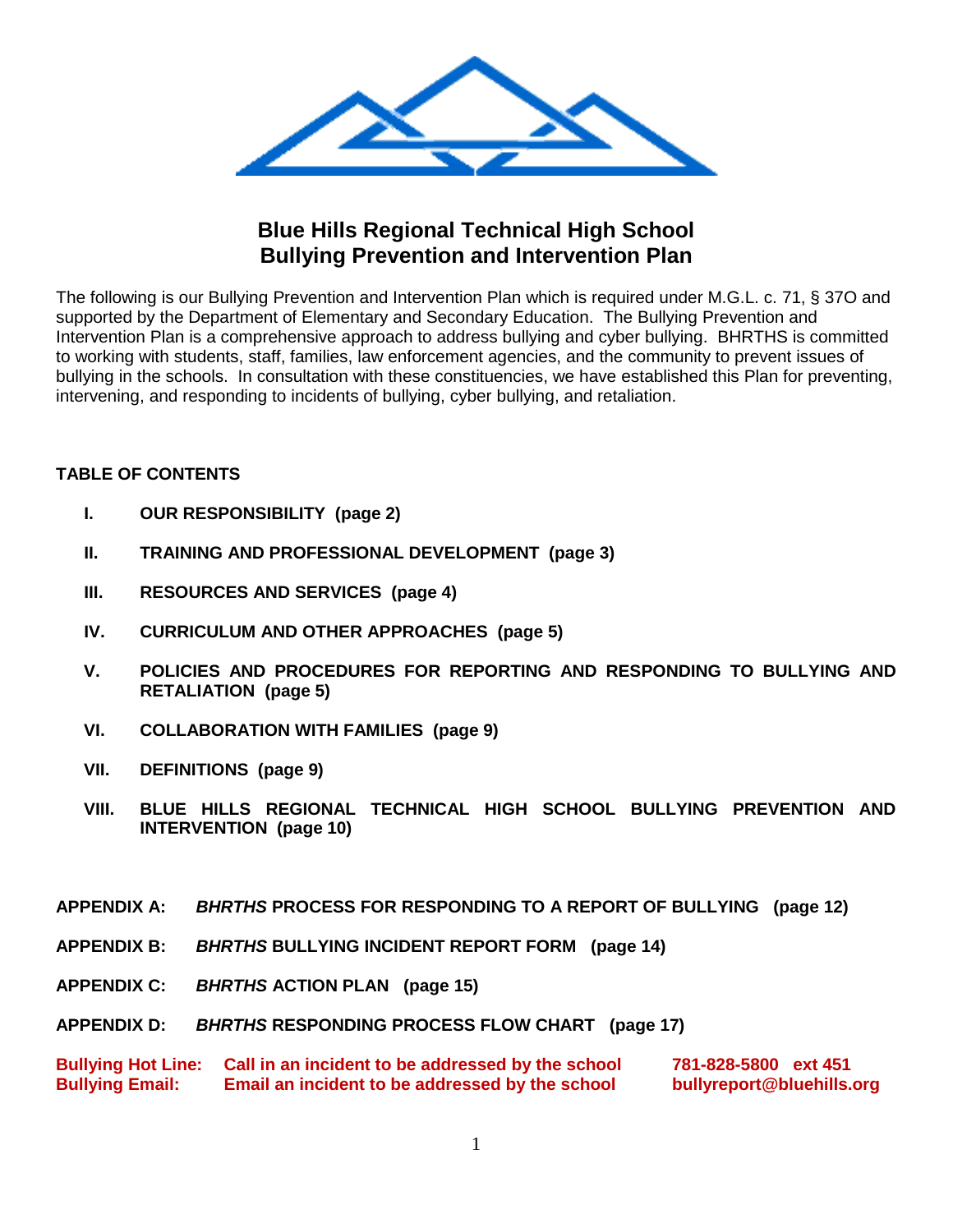### **I. Our Responsibility:**

*BHRTHS is committed to promoting positive school climate which is both safe and expectant for students. The school and community have a primary role in teaching students to be civil to one another and promoting understanding of and respect for diversity and difference. We as a whole are responsible for setting priorities and for staying up-to-date with current research on ways to prevent and effectively respond to bullying. As of December 31, 2010, each school district is required to present their "Bullying Prevention and Intervention Plan" to the Department of Education. The following is what the Department of Education requests to be part of*  each Plan and what Blue Hills Regional Technical High School has incorporated into their own Plan. Below is *an overview of what our Plan contains and Part VII is the simpler version which reflect the reporting, responding, our action plan and the follow-up that BHRTHS provides. BHRTHS has adopted what the Department of Education requires and an "abbreviated" version is what our handbook will contain.*

- A. Public involvement in developing the Plan. As required by M.G.L. c. 71, § 370, the Plan is developed in consultation with teachers, school staff, professional support personnel, school volunteers, administrators, community representatives, local law enforcement agencies, students, parents, and guardians. Consultation must include, at a minimum, notice and a public comment period before the Plan is adopted by the school committee or equivalent authority.
- B. Assessing needs and resources. The Plan is this school's blueprint for enhancing capacity to prevent and respond to issues of bullying within the context of other healthy school climate initiatives. As part of the planning process, school leaders, with input from families and staff, will assess the adequacy of current programs; review current policies and procedures; review available data on bullying and behavioral incidents; and assess available resources including curricula, training programs, and behavioral health services.

Blue Hills will be doing the following to allow for initial and periodic needs assessments: 1) surveying students, staff, parents, and guardians on school climate and school safety issues; and 2) collecting and analyzing building-specific data on the prevalence and characteristics of bullying (e.g., focusing on identifying vulnerable populations and "hot spots" in school buildings, on school grounds, or on school buses). This information will help to identify patterns of behaviors and areas of concern, and will inform decision-making for prevention strategies.

C. Planning and oversight. This plan will identify the school leaders responsible for the following tasks under the Plan: 1) receiving reports on bullying; 2) collecting and analyzing building- and/or school-wide data on bullying to assess the present problem and to measure improved outcomes; 3) creating a process for recording and tracking incident reports, and for accessing information related to targets and aggressors; 4) planning for the ongoing professional development that is required by the law; 5) planning supports that respond to the needs of targets and aggressors; 6) choosing and implementing the curricula that the school or district will use; 7) developing new or revising current policies and protocols under the Plan, including an Internet safety policy, and designating key staff to be in charge of implementation of them; 8) amending student and staff handbooks and codes of conduct; 9) leading the parent or family engagement efforts and drafting parent information materials; and 10) reviewing and updating the Plan each year, or more frequently.

### D. BHRTHS School Priorities:

Blue Hills Regional Technical High School (BHRTHS) expects that all members of the school community will treat each other in a civil manner and with respect for differences.

This school is committed to providing all students with a safe learning environment that is free from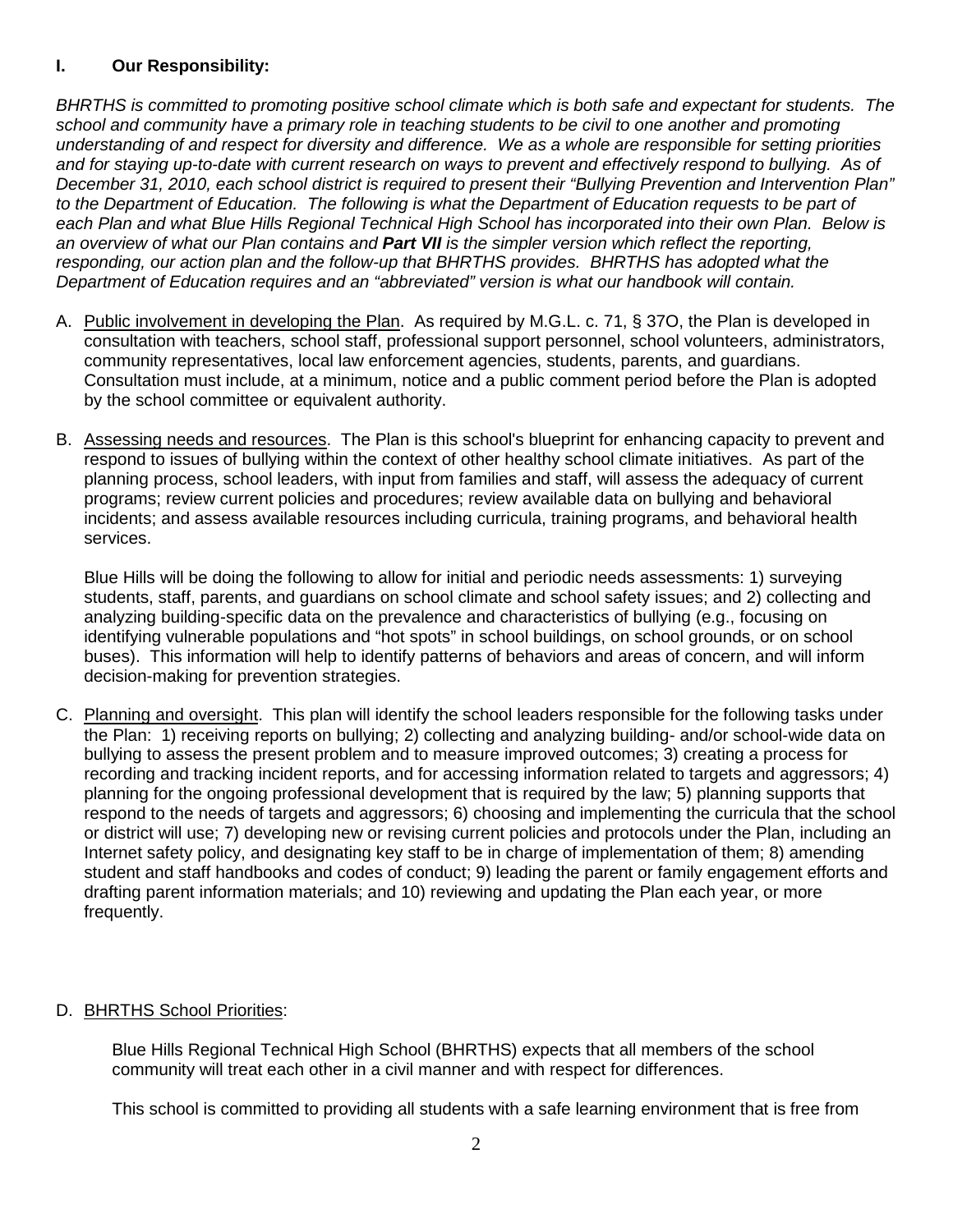bullying and cyber bullying. This commitment is an integral part of our comprehensive efforts to promote learning, and to prevent and eliminate all forms of bullying and other harmful and disruptive behavior that can impede the learning process.

We will not tolerate any unlawful or disruptive behavior, including any form of bullying, cyber bullying, or retaliation, in our school buildings, on school grounds, or in school-related activities. We will investigate promptly all reports and complaints of bullying, cyber bullying, and retaliation, and take prompt action to end that behavior and restore the target's sense of safety. We will support this commitment in all aspects of our school community, including curricula, instructional programs, staff development, extracurricular activities, and parent or guardian involvement.

The Bullying Prevention and Intervention Plan is a comprehensive approach to addressing bullying and cyber bullying, and the school or district is committed to working with students, staff, families, law enforcement agencies, and the community to prevent issues of violence. In consultation with these constituencies, we have established this Plan for preventing, intervening, and responding to incidents of bullying, cyber bullying, and retaliation. The principal is responsible for the implementation and oversight of the Plan.

### **II. TRAINING AND PROFESSIONAL DEVELOPMENT**

*This Plan reflects the requirements under M.G.L. c. 71, § 37O to provide ongoing professional development for all staff, including but not limited to, educators, administrators, counselors, school nurses, cafeteria workers, custodians, bus drivers, athletic coaches, advisors to extracurricular activities, and paraprofessionals. This Plan states the content and frequency of staff training and ongoing professional development as determined by the school's needs, and lists other topics to be included in these staff programs. The locally identified additional areas of training should be based on needs and concerns identified by school staff.* 

*The law lists six topics that must be included in professional development. Additional topics may be identified by the school leadership as they consider the unique needs of the school or community. Plans should also identify which trainings will be provided school-wide.* 

- A. Annual staff training on the Plan. Annual training for all school staff on the Plan will include staff duties under the Plan, an overview of the steps that the principal or designee will follow upon receipt of a report of bullying or retaliation, and an overview of the bullying prevention curricula to be offered at all grades throughout the school. Staff members hired after the start of the school year are required to participate in school-based training during the school year in which they are hired, unless they can demonstrate participation in an acceptable and comparable program within the last two years.
- B. Ongoing professional development. The goal of professional development is to establish a common understanding of tools necessary for staff to create a school climate that promotes safety, civil communication, and respect for differences. Professional development will build the skills of staff members to prevent, identify, and respond to bullying. As required by M.G.L. c. 71, § 37O, the content of schoolwide professional development will be informed by research and will include information on:
	- (i) developmentally (or age-) appropriate strategies to prevent bullying;

(ii) developmentally (or age-) appropriate strategies for immediate, effective interventions to stop bullying incidents;

- (iii) information regarding the complex interaction and power differential that can take place between and among an aggressor, target, and witnesses to the bullying;
- (iv) research findings on bullying, including information about specific categories of students who have been shown to be particularly at risk for bullying in the school environment;
- (v) information on the incidence and nature of cyber bullying; and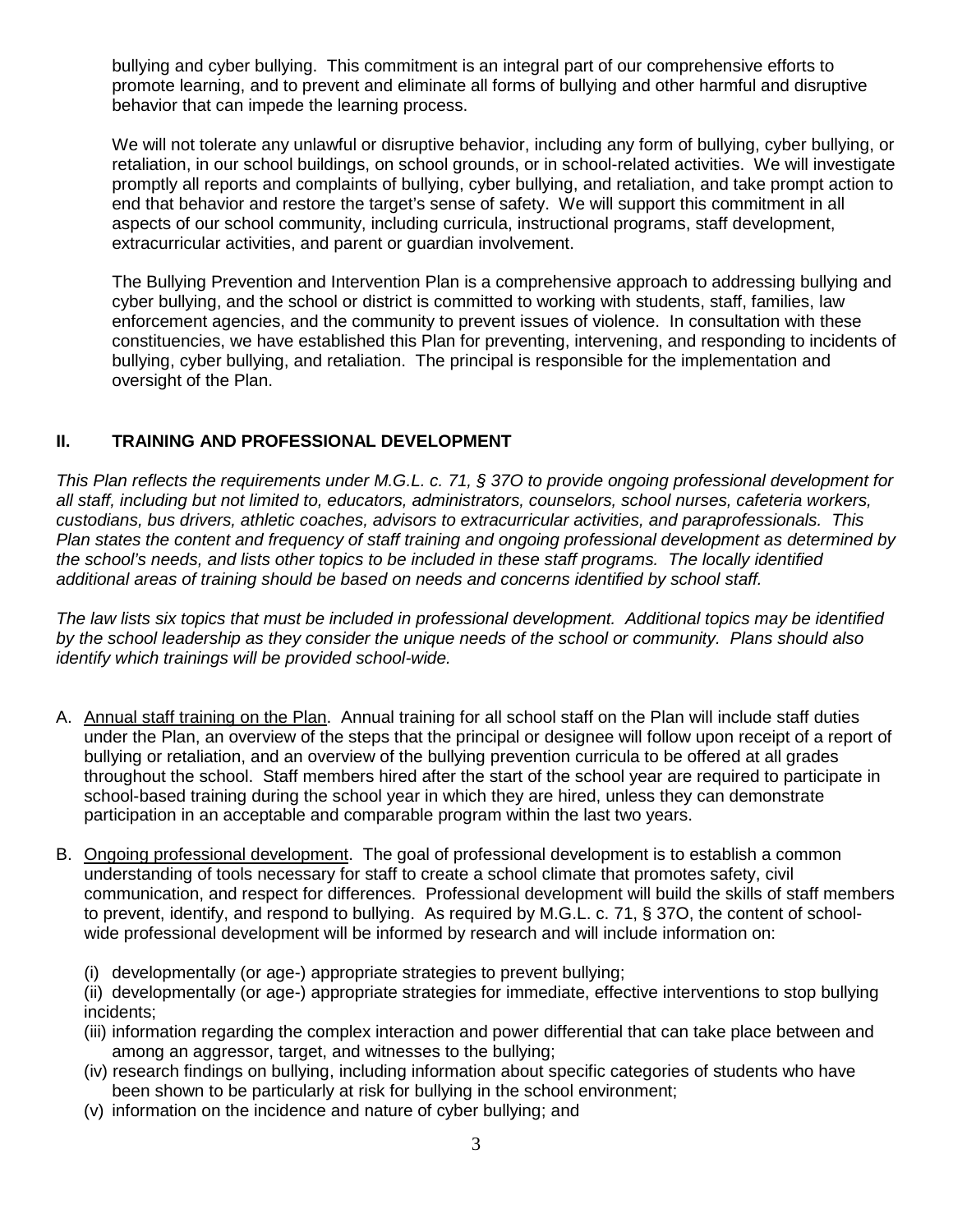(vi) Internet safety issues as they relate to cyber bullying.

Professional development will also address ways to prevent and respond to bullying or retaliation for students with disabilities that must be considered when developing students' Individualized Education Programs (IEPs). This will include a particular focus on the needs of students with autism or students whose disability affects social skills development.

Additional areas identified by the school for professional development include:

- promoting and modeling the use of respectful language
- fostering an understanding of and respect for diversity and difference
- building relationships and communicating with families
- constructively managing classroom behaviors
- using positive behavioral intervention strategies
- applying constructive disciplinary practices
- teaching students skills including positive communication, anger management, and empathy for others
- engaging students in school or classroom planning and decision-making
- maintaining a safe and caring classroom for all students.
- C. Written notice to staff. The school will provide all staff with an annual written notice of the BHRTHS Policy.

### **III. RESOURCES AND SERVICES**

*A key aspect to promoting a positive school climate is ensuring that the underlying emotional needs of targets (victims), aggressors (bully), families, and others are addressed. In order to enhance the school's capacity to prevent, intervene, and respond effectively to bullying, available services should reflect an understanding of the dynamics of bullying and provide approaches to address the needs of involved parties. This Plan includes a strategy for providing counseling or referral to appropriate services for aggressors, targets, and family members of those students.*

- A. Identifying resources. Our Plan includes the school's process for identifying its capacity to provide counseling and other services for targets, aggressors, and their families. This will include a review of current staffing and programs that support the creation of a positive school environment by focusing on early interventions and intensive services.
- B. Counseling and other services. Our Plan identifies the availability of appropriate resources within the school. BHRTHS has made available to all students when appropriate; behavioral intervention plans, social skills groups, and individually focused curricula.
- C. Students with disabilities. As required by M.G.L. c. 71B, § 3, amended by Chapter 92 of the Acts of 2010, when the IEP Team determines a student has a disability that affects social skills development, or that a student may participate in or is vulnerable to bullying, harassment, or teasing because of his/her disability, the Team will consider what should be included in the IEP to help develop the student's skills and proficiencies to avoid and respond to bullying, harassment, or teasing.
- D. Referral to outside services. BHRTHS has an established referral protocol for referring students and families to outside services. (counseling services, for example) Clear protocols will help students and families access appropriate and timely services. Referrals must comply with relevant laws and policies. C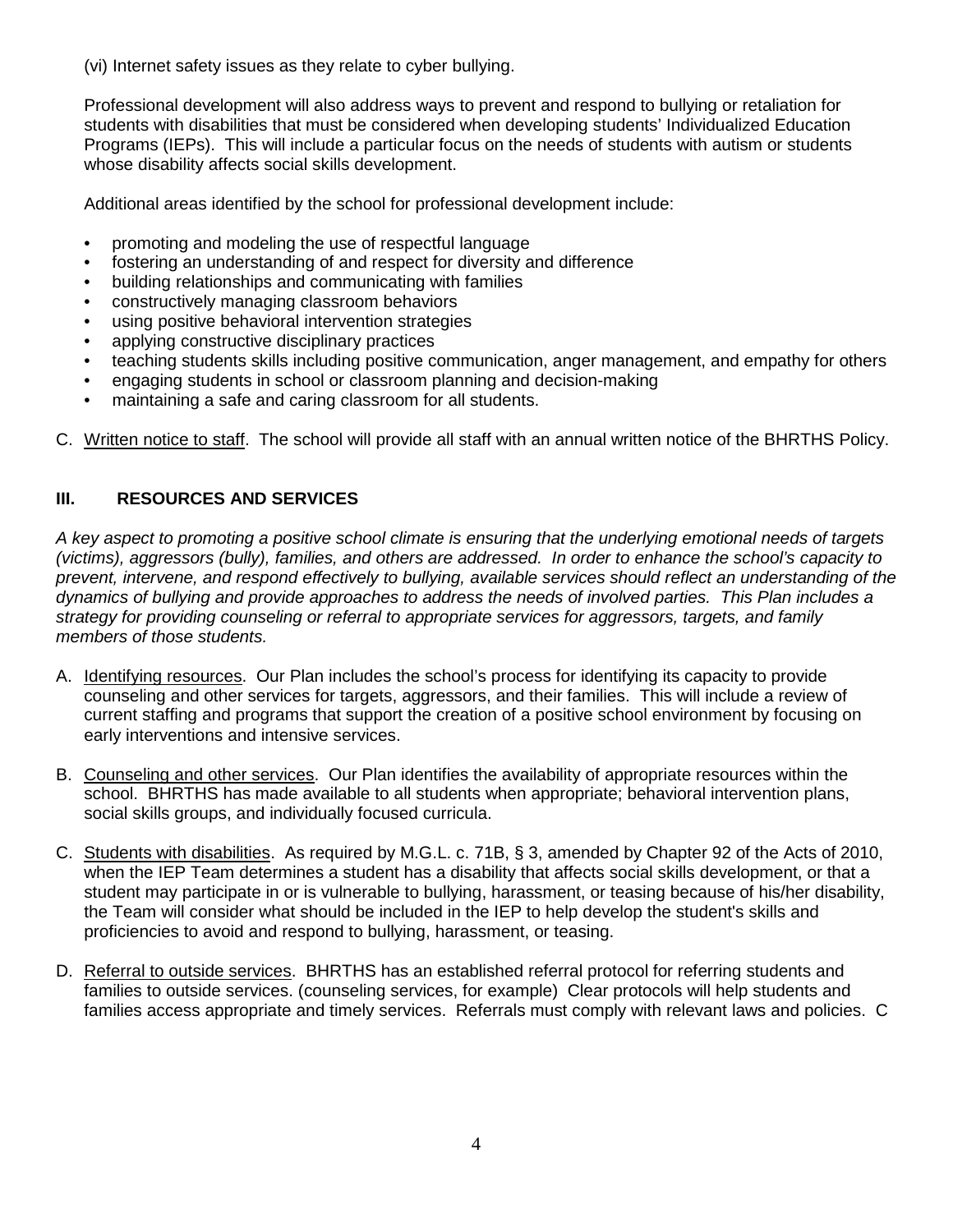### **IV. CURRICULUM AND OTHER APPROACHES**

*The law requires each school to provide age-appropriate instruction on bullying prevention in each grade that is incorporated into the school's curricula. Curricula must be evidence-based. Effective instruction will include classroom approaches, whole school initiatives, and focused strategies for bullying prevention and social skills development. Part of the BHRTHS curriculum involves the following:* 

- A. Specific bullying prevention approaches. Bullying prevention curricula will be informed by current research which, among other things, emphasizes the following approaches:
	- using scripts and role plays to develop skills;
	- empowering students to take action by knowing what to do when they witness other students engaged in acts of bullying or retaliation, including seeking adult assistance;
	- helping students understand the dynamics of bullying and cyber bullying, including the underlying power imbalance;
	- emphasizing cyber safety, including safe and appropriate use of electronic communication technologies;
	- enhancing students' skills for engaging in healthy relationships and respectful communications; and
	- engaging students in a safe, supportive school environment that is respectful of diversity and difference.

Initiatives will also teach students about the student-related sections of the Bullying Prevention and Intervention Plan. The Plan should include specific information about how and when the school will review the Plan with students.

B. General teaching approaches that support bullying prevention efforts. The following approaches are integral to establishing a safe and supportive school environment. These underscore the importance of our bullying intervention and prevention initiatives:

- setting clear expectations for students and establishing school and classroom routines;
- creating safe school and classroom environments for all students, including for students with disabilities, lesbian, gay, bisexual, transgender students, and homeless students;
- using appropriate and positive responses and reinforcement, even when students require discipline;
- using positive behavioral supports:
- encouraging adults to develop positive relationships with students;
- modeling, teaching, and rewarding pro-social, healthy, and respectful behaviors;
- using positive approaches to behavioral health, including collaborative problem-solving, conflict resolution training, teamwork, and positive behavioral supports that aid in social and emotional development;
- using the Internet safely; and
- supporting students' interest and participation in non-academic and extracurricular activities, particularly in their areas of strength.

### **V. POLICIES AND PROCEDURES FOR REPORTING AND RESPONDING TO BULLYING AND RETALIATION**

To support efforts to respond promptly and effectively to bullying and retaliation, BHRTHS has put in place policies and procedures for receiving and responding to reports of bullying or retaliation. These policies and procedures will ensure that members of the school community – students, parents, and staff – know what will happen when incidents of bullying occur.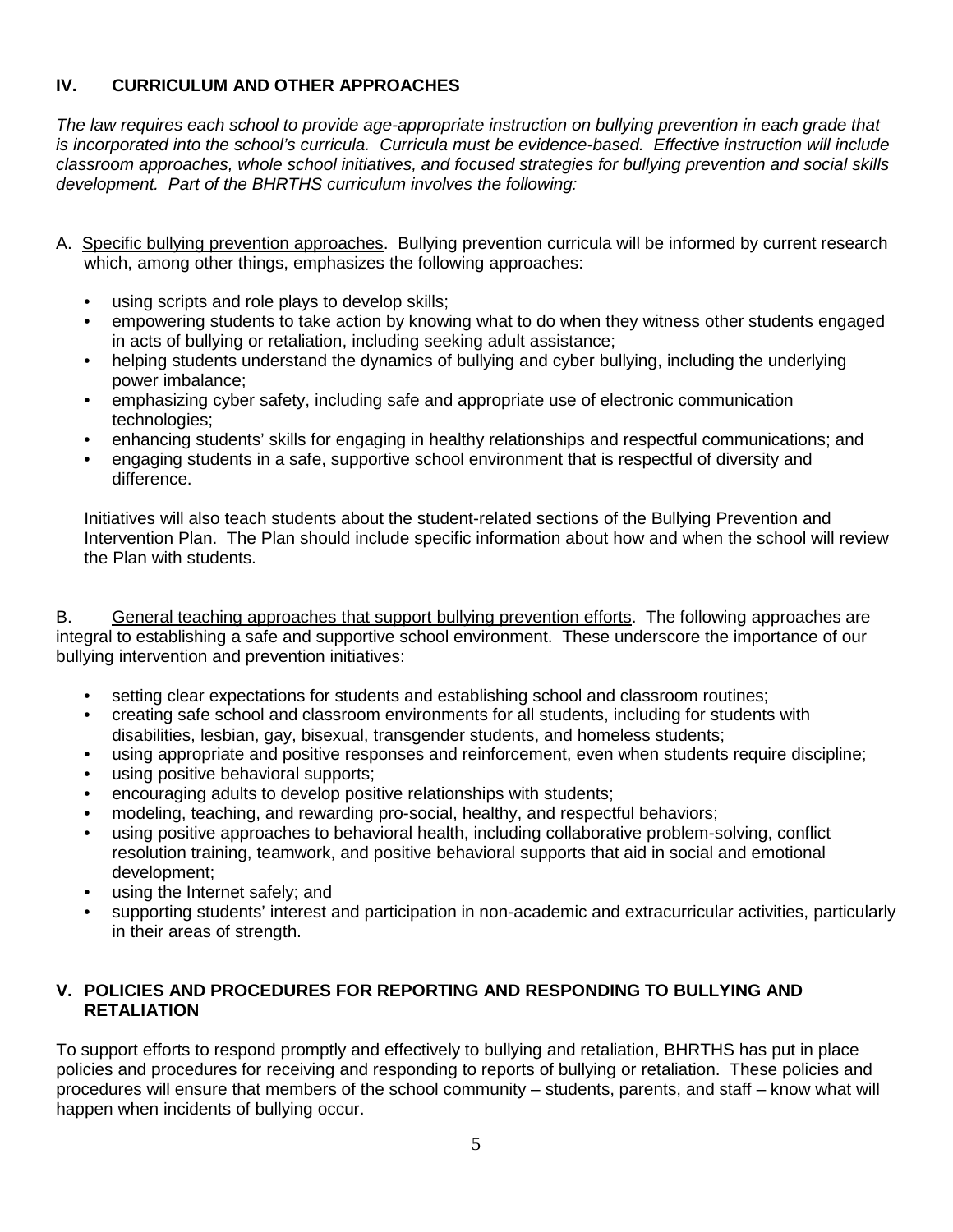A. Reporting bullying or retaliation. Reports of bullying or retaliation may be made by staff, students, parents or guardians, or others, and may be oral or written. Oral reports made by or to a staff member shall be recorded in writing. A school or district staff member is required to report immediately to the principal or designee any instance of bullying or retaliation the staff member becomes aware of or witnesses. Reports made by students, parents or guardians, or other individuals who are not school or district staff members, may be made anonymously. BHRTHS has a variety of reporting resources available to the school community including, but not limited to, an Incident Reporting Form, voicemail, and a dedicated email address.

Use of an Incident Reporting Form is not required as a condition of making a report. However, BHRTHS will: 1) include a copy of the Incident Reporting Form in the beginning of the year packets for students and parents or guardians; 2) make it available in the school's main office, the counseling office, the school nurse's office, and other locations determined by the principal or designee; and 3) post it on the school's website. The Incident Reporting Form will be made available in the most prevalent language(s) of origin of students and parents or guardians.

At the beginning of each school year, BHRTHS will provide the school community, including administrators, staff, students, and parents or guardians, with written notice of its policies for reporting acts of bullying and retaliation. A description of the reporting procedures and resources, including the name and contact information of the principal or designee, will be incorporated in student and staff handbooks, on the school or district website, and in information about the Plan that is made available to parents or guardians.

1. Reporting by Staff

A staff member will report immediately to the principal or designee when he/she witnesses or becomes aware of conduct that may be bullying or retaliation. The requirement to report to the principal or designee does not limit the authority of the staff member to respond to behavioral or disciplinary incidents consistent with school or district policies and procedures for behavior management and discipline.

2. Reporting by Students, Parents or Guardians, and Others

BHRTHS expects students, parents or guardians, and others who witness or become aware of an instance of bullying or retaliation involving a student to report it to the principal or designee. Reports may be made anonymously, but no disciplinary action will be taken against an alleged aggressor solely on the basis of an anonymous report. Students, parents or guardians, and others may request assistance from a staff member to complete a written report. Students will be provided practical, safe, private and age-appropriate ways to report and discuss an incident of bullying with a staff member, or with the principal or designee.

- B. Responding to a report of bullying or retaliation.
	- 1. Safety

Before fully investigating the allegations of bullying or retaliation, the principal or designee will take steps to assess the need to restore a sense of safety to the alleged target and/or to protect the alleged target from possible further incidents. Responses to promote safety may include, but not be limited to, creating a personal safety plan; pre-determining seating arrangements for the target and/or the aggressor in the classroom, at lunch, or on the bus; identifying a staff member who will act as a "safe person" for the target; and altering the aggressor's schedule and access to the target. The principal or designee will take additional steps to promote safety during the course of and after the investigation, as necessary.

The principal or designee will implement appropriate strategies for protecting from bullying or retaliation a student who has reported bullying or retaliation, a student who has witnessed bullying or retaliation, a student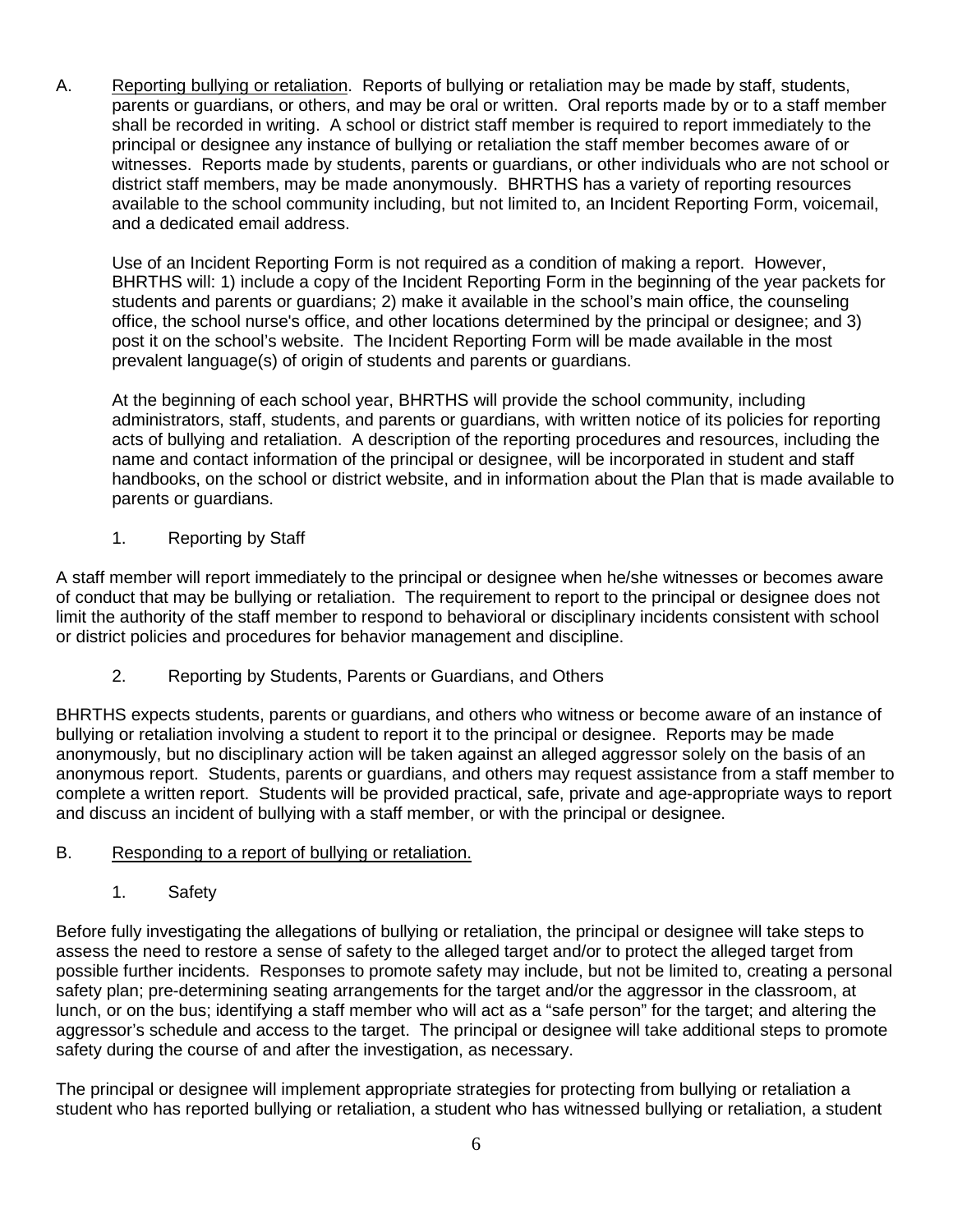who provides information during an investigation, or a student who has reliable information about a reported act of bullying or retaliation. Safety precautions such as: name confidentiality, periodic check –ins, schedule changing if appropriate, identifying a " safe person" who is a staff member, as well as other constant monitoring of the student ( staff and peer buddy system) will take place until the situation is resolved.

- 2. Obligations to Notify Others
	- a. Notice to parents or guardians. Upon determining that bullying or retaliation has occurred, the principal or designee will promptly notify the parents or guardians of the target and the aggressor of this, and of the procedures for responding to it. There may be circumstances in which the principal or designee contacts parents or guardians prior to any investigation.
	- b. Notice to Another School or District. If the reported incident involves students from more than one school district, charter school, non-public school, approved private special education day or residential school, or collaborative school, the principal or designee first informed of the incident will promptly notify by telephone the principal or designee of the other school(s) of the incident so that each school may take appropriate action.
	- c. Notice to Law Enforcement. At any point after receiving a report of bullying or retaliation, including after an investigation, if the principal or designee has a reasonable basis to believe that criminal charges may be pursued against the aggressor, the principal will notify the local law enforcement agency. Also, if an incident occurs on school grounds and involves a former student under the age of 21 who is no longer enrolled in school, the principal or designee shall contact the local law enforcement agency if he or she has a reasonable basis to believe that criminal charges may be pursued against the aggressor.

In making this determination, the principal will, consistent with this Plan and with BHRTHS school or district policies and procedures, consult with the school resource officer, if any, and other individuals the principal or designee deems appropriate.

C. Investigation. The principal or designee will investigate promptly all reports of bullying or retaliation and, in doing so, will consider all available information known, including the nature of the allegation(s) and the ages of the students involved.

During the investigation the principal or designee will, among other things, interview students, staff, witnesses, parents or guardians, and others as necessary. The principal or designee (or whoever is conducting the investigation) will remind the alleged aggressor, target, and witnesses that retaliation is strictly prohibited and will result in disciplinary action.

Interviews may be conducted by the principal or designee, other staff members as determined by the principal or designee, and in consultation with the school counselor, as appropriate. To the extent practicable, and given his/her obligation to investigate and address the matter, the principal or designee will maintain confidentiality during the investigative process. The principal or designee will maintain a written record of the investigation.

Procedures for investigating reports of bullying and retaliation will be consistent with school or district policies and procedures for investigations. If necessary, the principal or designee will consult with legal counsel about the investigation.

D. Determinations. The principal or designee will make a determination based upon all of the facts and circumstances. If, after investigation, bullying or retaliation is substantiated, the principal or designee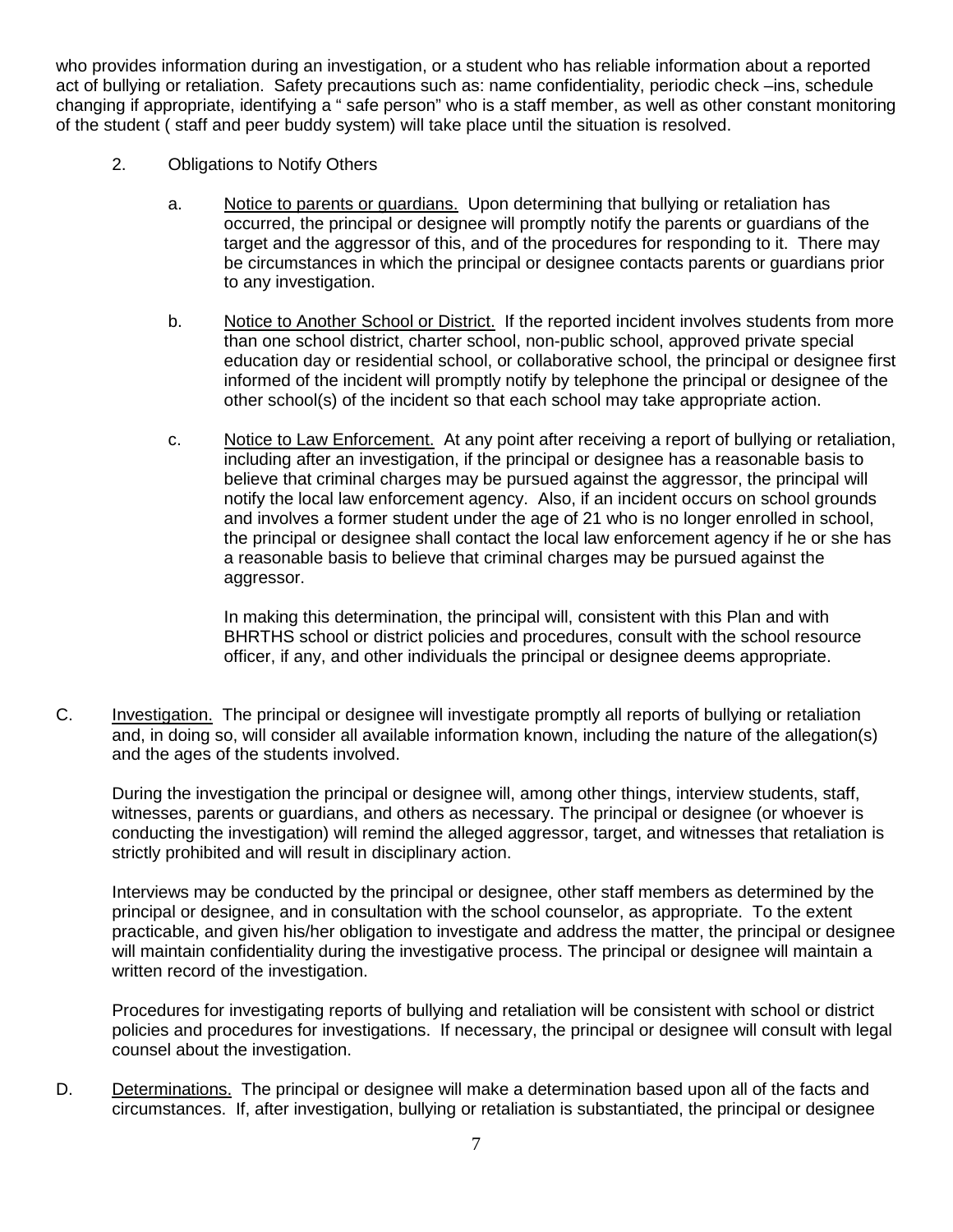will take steps reasonably calculated to prevent recurrence and to ensure that the target is not restricted in participating in school or in benefiting from school activities. The principal or designee will: 1) determine what remedial action is required, if any, and 2) determine what responsive actions and/or disciplinary action is necessary. Discipline will be consistent with the school code of conduct which may include, but not limited to, a verbal warning up to suspension.

Depending upon the circumstances, the principal or designee may choose to consult with the students' teacher(s) and/or school counselor, and the target's or aggressor's parents or guardians, to identify any underlying social or emotional issue(s) that may have contributed to the bullying behavior and to assess the level of need for additional social skills development.

The principal or designee will promptly notify the parents or guardians of the target and the aggressor about the results of the investigation and, if bullying or retaliation is found, what action is being taken to prevent further acts of bullying or retaliation. All notice to parents must comply with applicable state and federal privacy laws and regulations. Because of the legal requirements regarding the confidentiality of student records, the principal or designee cannot report specific information to the target's parent or guardian about the disciplinary action taken unless it involves a "stay away" order or other directive that the target must be aware of in order to report violations. The principal or designee will remain in contact with parents/guardians letting them know of actions taken to help prevent any further acts of bullying or retaliation.

- E. Responses to Bullying. BHRTHS will incorporate many of the strategies below for building students' skills, and other individualized interventions in response to remediate or prevent further bullying and retaliation.
	- 1. Teaching Appropriate Behavior Through Skills-building

Upon the principal or designee determining that bullying or retaliation has occurred, the law requires that the school or district use a range of responses that balance the need for accountability with the need to teach appropriate behavior. M.G.L. c. 71, § 37O(d)(v). Skill-building approaches that the principal or designee may consider include:

- offering individualized skill-building sessions based on the school's/district's anti-bullying curricula;
- providing relevant educational activities for individual students or groups of students, in consultation with guidance counselors and other appropriate school personnel;
- implementing a range of academic and nonacademic positive behavioral supports to help students understand pro-social ways to achieve their goals;
- meeting with parents and guardians to engage parental support and to reinforce the anti-bullying curricula and social skills building activities at home;
- adopting behavioral plans to include a focus on developing specific social skills; and
- **•** making a referral for evaluation.
	- 2. Taking Disciplinary Action

If the principal or designee decides that disciplinary action is appropriate, the disciplinary action will be determined on the basis of facts found by the principal or designee, including the nature of the conduct, the age of the student(s) involved, and the need to balance accountability with the teaching of appropriate behavior. Discipline will be consistent with this Plan and with the BHRTHS School's code of conduct.

Discipline procedures for students with disabilities are governed by the federal Individuals with Disabilities Education Improvement Act (IDEA), which should be read in cooperation with state laws regarding student discipline.

If the principal or designee determines that a student knowingly made a false allegation of bullying or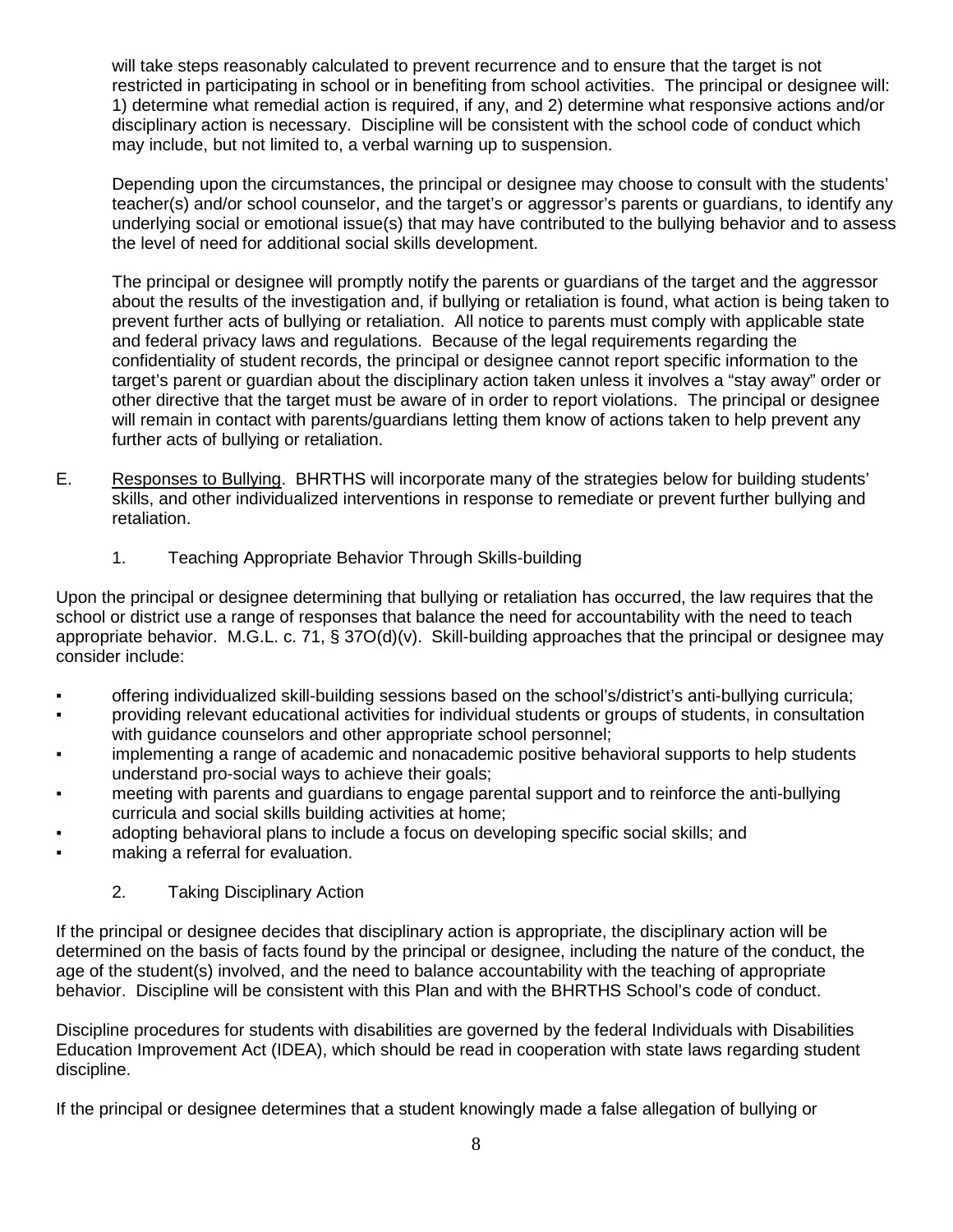retaliation, that student may be subject to disciplinary action. Discipline will be consistent with the school code of conduct which may include, but not limited to, a verbal warning up to suspension.

3. Promoting Safety for the Target and Others

The principal or designee will consider what adjustments, if any, are needed in the school environment to enhance the target's sense of safety and that of others as well. One strategy that the principal or designee may use is to increase adult supervision at transition times and in locations where bullying is known to have occurred or is likely to occur. The principal or designee will also remain in contact with parents/guardians letting them know of actions taken to help prevent any further acts of bullying or retaliation, if and when necessary.

Within a reasonable period of time following the determination and the ordering of remedial and/or disciplinary action, the principal or designee will contact the target to determine whether there has been a recurrence of the prohibited conduct and whether additional supportive measures are needed. If so, the principal or designee will work with appropriate school staff to implement them immediately.

## **VI. COLLABORATION WITH FAMILIES**

*The BHRTHS Plan will introduce strategies to engage and collaborate with students' families in order to increase the capacity of the school to prevent and respond to bullying. Resources for families and communication with them are essential aspects of effective collaboration. The law requires the school Plan to include provisions for informing parents or guardians about the bullying prevention and intervention curricula used by the school including: (i) how parents and guardians can reinforce the curricula at home and support the school plan; (ii) the dynamics of bullying; and (iii) online safety and cyber bullying. Parents and guardians are also notified in writing each year about the student-related sections of the Bullying Prevention and Intervention Plan, in the language(s) most prevalent among the parents or guardians. School-specific approaches to collaboration should take into account age, climate, socio-economic factors, linguistic, and cultural make-up of students and the parents.*

*BHRTHS will involve our parents by:*

- A. Parent education and resources. The school will offer education programs for parents and guardians that are focused on the parental components of the anti-bullying curricula and any social competency curricula used by the school. The programs will be offered in collaboration with the PTO, PTA, School Councils, Special Education Parent Advisory Council, or similar organizations. These programs will help each parent/guardian better understand our curricula and will include topics, hand-outs and possible videos or other educational material to use at home in collaboration with the school policy.
- B. Notification requirements. Each year the school will inform parents or guardians of enrolled students about the anti-bullying curricula that are being used. This notice will include information about the dynamics of bullying, including cyber bullying and online safety. The school will send parents written notice each year about the student-related sections of the Plan and the school's Internet safety policy. All notices and information made available to parents or guardians will be in hard copy and electronic formats, and will be available in the language(s) most prevalent among parents or guardians. The school will post the Plan and related information on its website.

## **VII. DEFINITIONS**

*Several of the following definitions are copied directly from M.G.L. c. 71, § 37O, as noted below. .*

Aggressor is a student who engages in bullying, cyber bullying, or retaliation.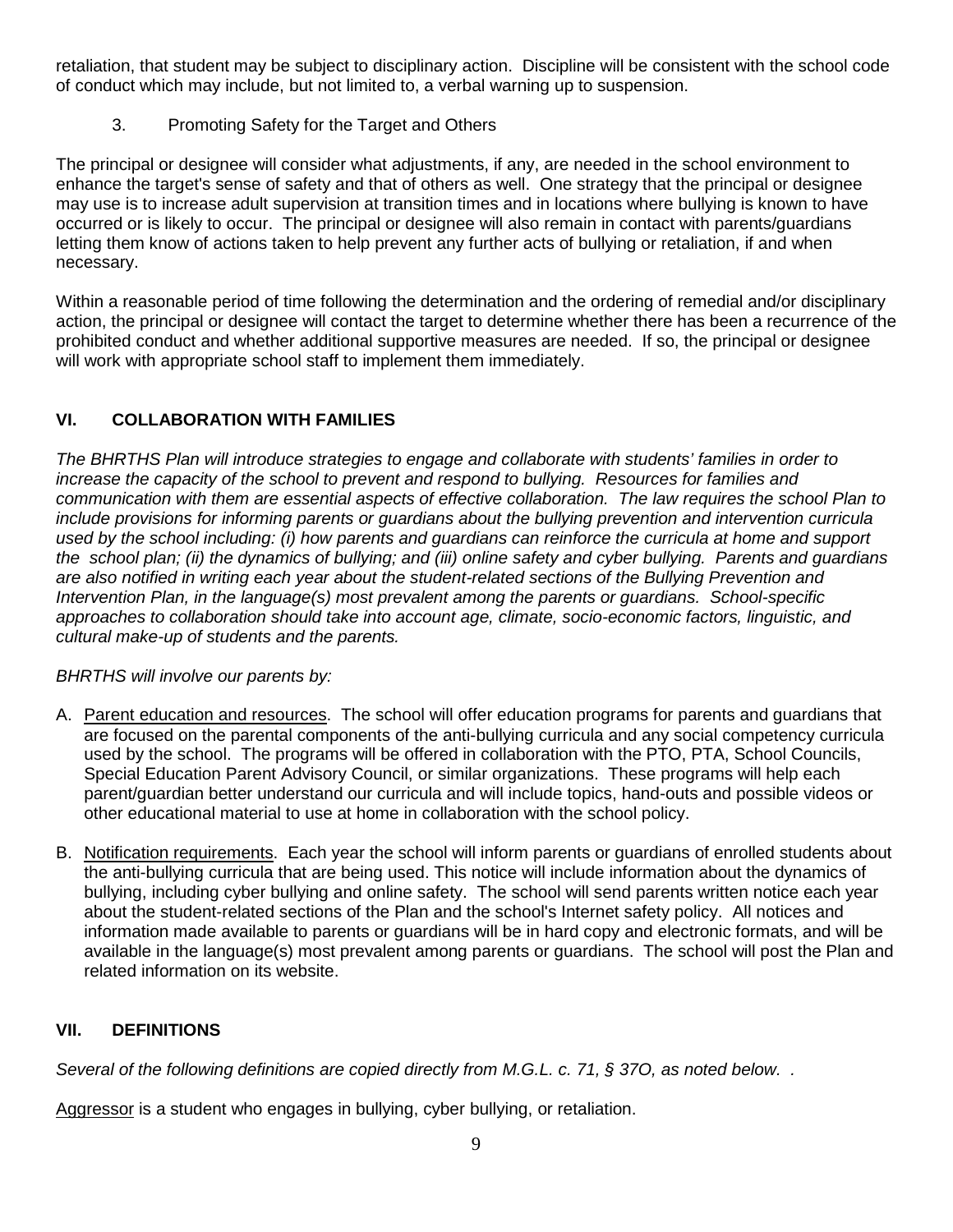Bullying, as defined in M.G.L. c. 71, § 37O, is the repeated use by one or more students of a written, verbal, or electronic expression or a physical act or gesture or any combination thereof, directed at a target that:

- i. causes physical or emotional harm to the target or damage to the target's property;
- ii. places the target in reasonable fear of harm to himself or herself or of damage to his or her property;
- iii. creates a hostile environment at school for the target:
- iv. infringes on the rights of the target at school; or
- v. materially and substantially disrupts the education process or the orderly operation of a school.

Cyber bullying, is bullying through the use of technology or electronic devices such as telephones, cell phones, computers, and the Internet. It includes, but is not limited to, email, instant messages, text messages, and Internet postings. See M.G.L. c. 71, § 37O for the legal definition of cyber bullying.

Hostile environment, as defined in M.G.L. c. 71, § 37O, is a situation in which bullying causes the school environment to be permeated with intimidation, ridicule, or insult that is sufficiently severe or pervasive to alter the conditions of a student's education.

Retaliation is any form of intimidation, reprisal, or harassment directed against a student who reports bullying, provides information during an investigation of bullying, or witnesses or has reliable information about bullying.

Staff includes, but is not limited to, educators, administrators, counselors, school nurses, cafeteria workers, custodians, bus drivers, athletic coaches, advisors to extracurricular activities, support staff, or paraprofessionals.

Target is a student against whom bullying, cyber bullying, or retaliation has been perpetrated.

### **VIII. THE BLUE HILLS REGIONAL TECHNICAL HIGH SCHOOL BULLYING PREVENTION AND INTERVENTION PLAN**

*To support efforts to respond promptly and effectively to bullying acts and retaliation, BHRTHS has put in place policies and procedures for receiving and responding to reports of bullying or retaliation. These policies and procedures will ensure that members of the school community – students, parents, and staff – know that steps/actions will be taken to document and address reported incidents or acts of bullying and retaliation This plan details procedures staff will use when reporting of incidents, what reports are made available for students and parents/guardians to report incidents, the order process in which a report of bullying is responded to, and the procedures followed by the principal or designee once a report is made.* 

# **Blue Hills Regional Technical High School DISTRICT BULLYING POLICY**

Blue Hills Regional Technical High School "BHRTHS" is committed to maintaining a school environment free of bullying. Bullying of students by other students or by staff will not be tolerated by Blue Hills Regional Technical High School. Acts of bullying are to be reported and acted upon while students are on school grounds, property within the jurisdiction of the School District; on school buses, attending or engaging in school-related activities. In situations where bullying occurs at non-school related locations or through non-school technology, BLRTHS will respond if the bullying affects the school environment.

Each student and staff member of BHRTHS is personally responsible for ensuring that his/her conduct is not intimidating to any other student. Students or staff exhibiting intimidating behavior are required to cooperate in any investigation of alleged bullying if requested to do so by the person conducting the investigation. Any individual who prevents or attempts to hinder an individual from making a complaint of bullying or fails to cooperate with, or interferes in any way with the investigation of such a complaint, will be subject to disciplinary action.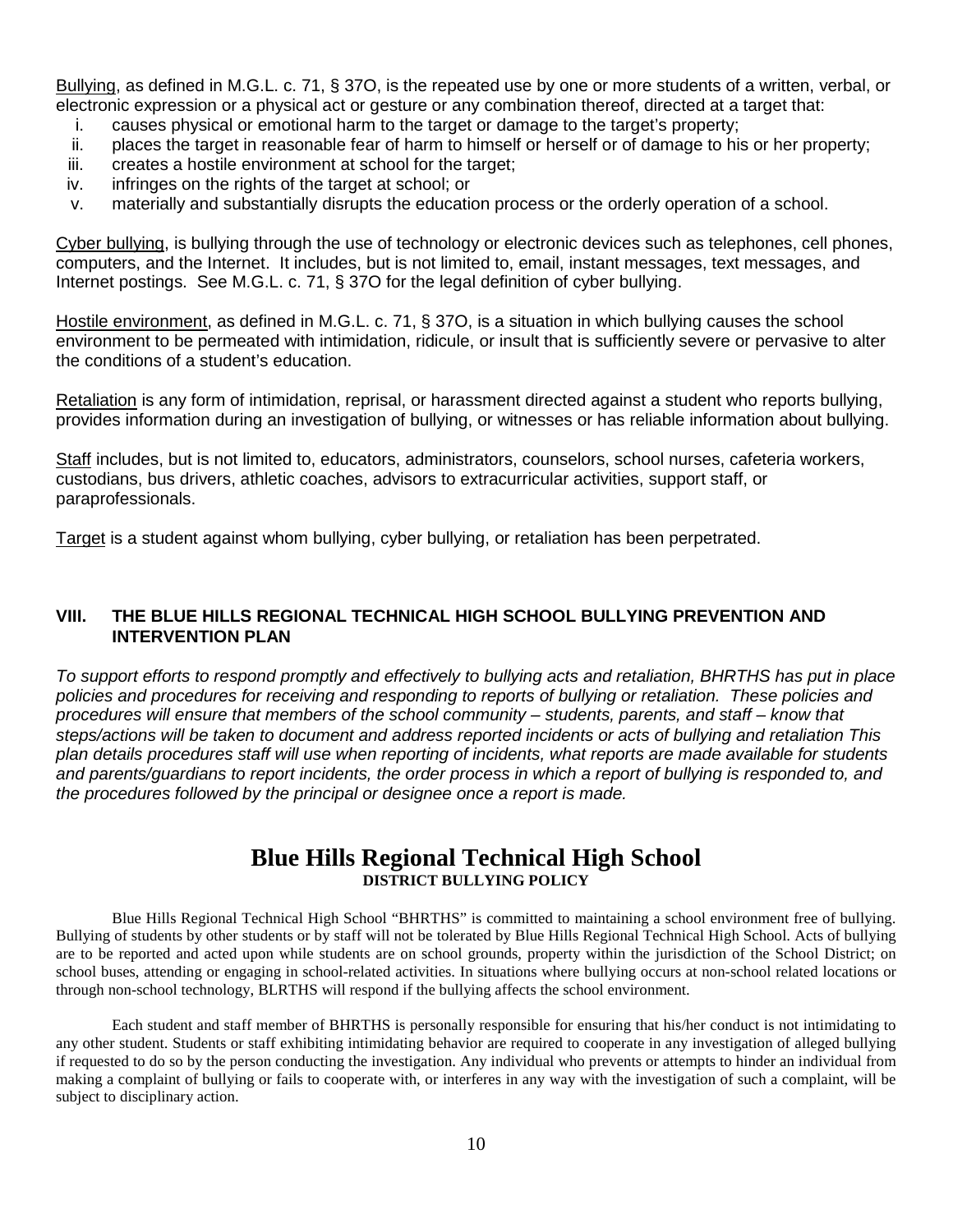**Bullying Prohibited:** It is a violation for anyone, including another student or staff member, to bully or intimidate a student through conduct or communication as defined below.

#### **Definition of Bullying:**

Bullying is defined as the **severe or repeated** use of a written, verbal, or electronic communication, or a physical act or gesture, or any combination thereof, by one or more students or staff member directed at another student that has the effect of:

- causing physical or emotional harm to the other student or damage to his or her property;
- placing the other student in reasonable fear of harm to him or herself or of damage to his or her property;
- creating a hostile environment at school for the bullied student;
- infringing on the rights of the other student at school; or
- materially and substantially disrupting the education process or the orderly operation of a school
- power imbalance.

Acts of bullying, which include cyber bullying, are prohibited in the following areas:

- on school grounds and property immediately adjacent to school grounds, at a school-sponsored or school-related activity, function, or program whether on or off school grounds, at a school bus stop, on a school bus or other vehicle owned, leased, or used by a school district or school; or through the use of technology or an electronic device owned, leased, or used by a school district or school, and
- at a location, activity, function, or program that is not school-related through the use of technology or an electronic device that is not owned, leased, or used by a school district or school, if the acts create a hostile environment at school for the target or witnesses, infringe on their rights at school, or materially and substantially disrupt the education process or the orderly operation of a school.

#### **What constitutes bullying**:

Bullying is determined by the perspective of a reasonable person being made fearful, intimidated, or unsafe. Therefore, students and staff should consider how their behavior might reasonably be viewed by other individuals. It is also important for students to make it clear in a mature/non-threatening or intimidating manner to others when a particular behavior or communication is unwelcome, intimidating, hostile or offensive.

#### **What Bullying is Not:**

It is equally important for all members of the school community to understand that conflict is not automatically synonymous with bullying. Arguing, bantering back-and-forth, ignoring, roughhousing and fighting, while potentially serious forms of conflict that may necessitate disciplinary action by the school, are not necessarily instances of bullying. *Bullying is characterized by intention, repetition and/or power imbalance.* Not every conflict meets these criteria.

#### **Reporting Bullying:**

Students who witness bullying are strongly encouraged to report incidents to a teacher, administrator, or counselor. An administrator will record and/or investigate all reports and make a determination regarding future steps to be taken. Students involved in bullying may be asked to participate in meet regularly with a guidance counselor or administrator. Many consequences for bullying may include disciplinary action and/or referral to the Canton Police Department. Knowingly or intentionally making false accusations about bullying will result in disciplinary action.

#### **Bullying and Retaliation Prohibited:**

Bullying in any form or for any reason is absolutely forbidden. In addition, retaliation against a student who has brought a bullying complaint to the attention of the School District or who has cooperated in an investigation of a complaint under this policy is also prohibited and will not be tolerated by BHRTHS. Retaliation can be considered a second act of aggression toward a target.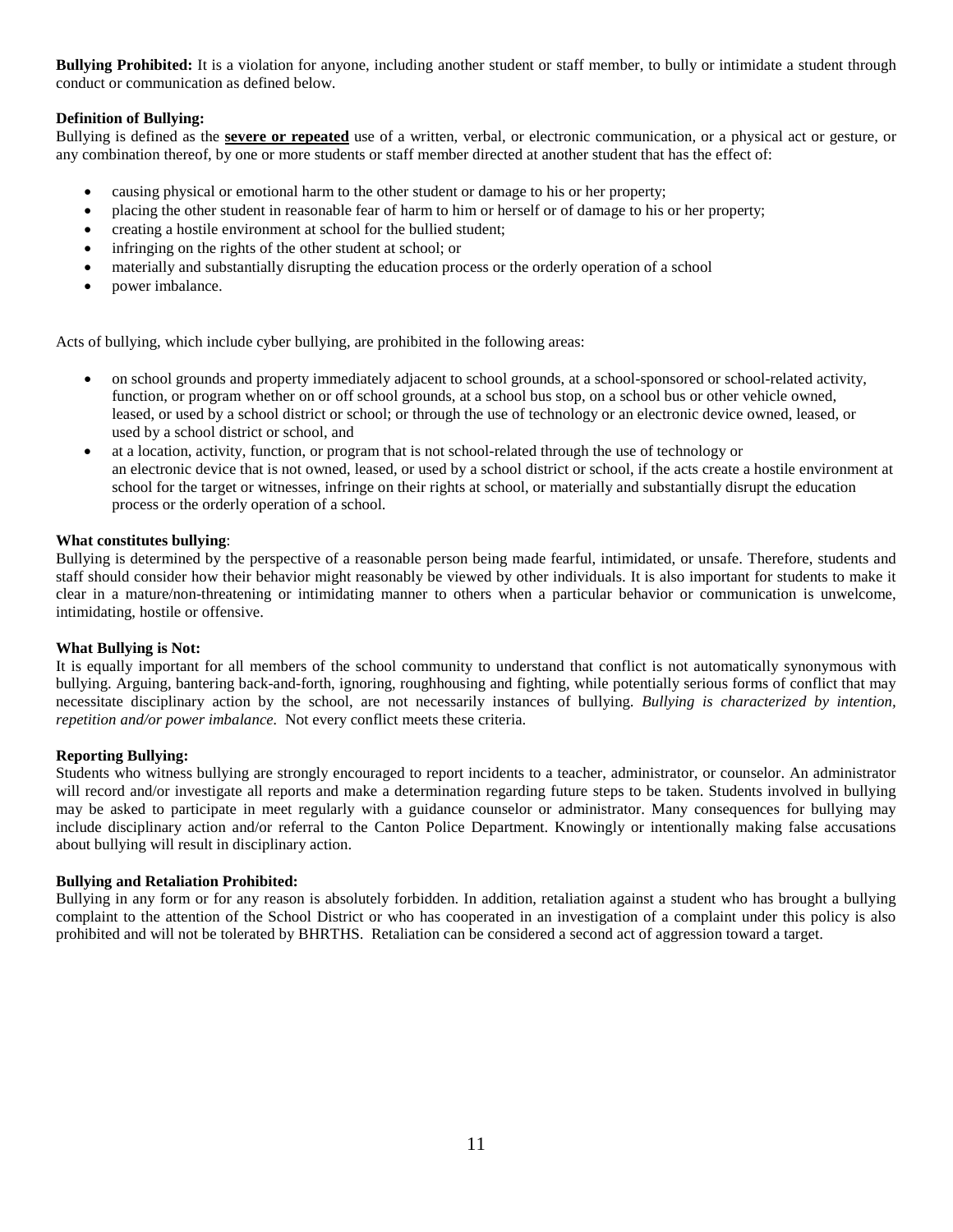### **Blue Hills Regional Technical High School Process for Responding to a Report of Bullying**

This process applies only to situations where bullying is alleged. Disciplinary incidents will be reported using the school disciplinary action process or the collective bargaining agreement, as appropriate. Investigations of staff members alleged to be engaging in bullying behavior may, upon the discretion of the administration, be conducted with different procedures than those reported below.

#### 1. Step One: **Complete Incident Report**

If a staff member or other adult witnesses reports an incident:

- Reports incident to designated administrative staff member
- Determine if there are safety issues that must be addressed immediately
- Written incident Report Forms are filled out

#### If a student reports an incident to a staff member:

- Acknowledge student's feelings
- Determine if there are safety issues that must be addressed immediately
- Staff member completes written incident report and gives to designated administrative staff member

#### 2. Step Two: **Administration Investigation**

#### **If criminal activity is alleged, make contact with School Resource Officer.**

#### Interview alleged Target of bullying:

- Alleged Target and alleged Aggressor should be separated
- Interview the alleged Target (Do not speak to the alleged Target in presence of alleged Aggressor)
- Interview any witnessed
- Document any witness accounts and collect and preserve evidence
- Protecting the alleged Target's confidentiality is extremely important
- Reinforce and Encourage the alleged Target to report any additional incidents with the alleged Aggressor

#### Interview the student accused of being the Aggressor:

- Identify the problem
- Interview the alleged Aggressor.
- Try to focus more on the alleged Aggressor's behavior
- In case of denial or if further information is needed, interview witnesses
- Document the witness account and collect and preserve evidence
- Make the alleged Aggressor aware of consequences of retaliation against alleged Target and reporter

#### **After speaking with both the alleged Target and alleged Aggressor, communicate with parents and document conversation. Make the school principal aware of situation.**

#### 3. Step Three: **Create an Action Plan-Assign Consequences if needed**

- Assign appropriate consequence, if necessary
- If Bullying has been substantiated, create a safety plan for the Target as appropriate
- Contact Parents of alleged Target and alleged Aggressor to explain actions/if any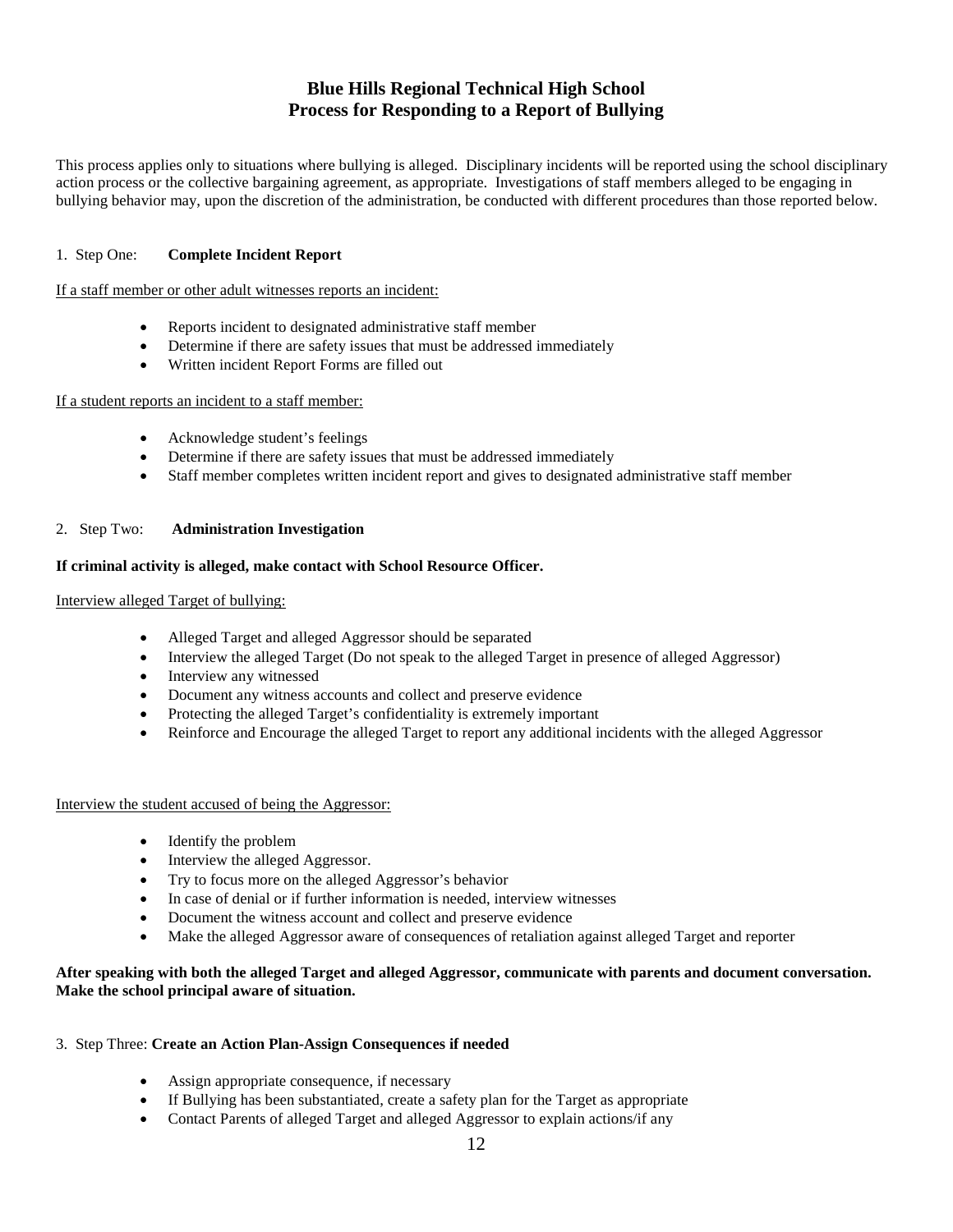- If the alleged Aggressor denies the incident or there is insufficient evidence, tell the alleged Aggressor that you will continue to monitor behavior
- School Staff will be notified of alleged incident and will be asked to monitor safety of the Target
- Counselors will made available to meet with student(s) individually

#### 4. Step Four: **Document Incident and Consequences/Follow-up**

- Document outcome of investigation on the Incident Report Form/Action Plan Form
- Follow up: provide update to appropriate staff member(s)
- School Staff monitor students' behavior of alleged Aggressor
- Notify teachers who have contact with the alleged Target and alleged Aggressor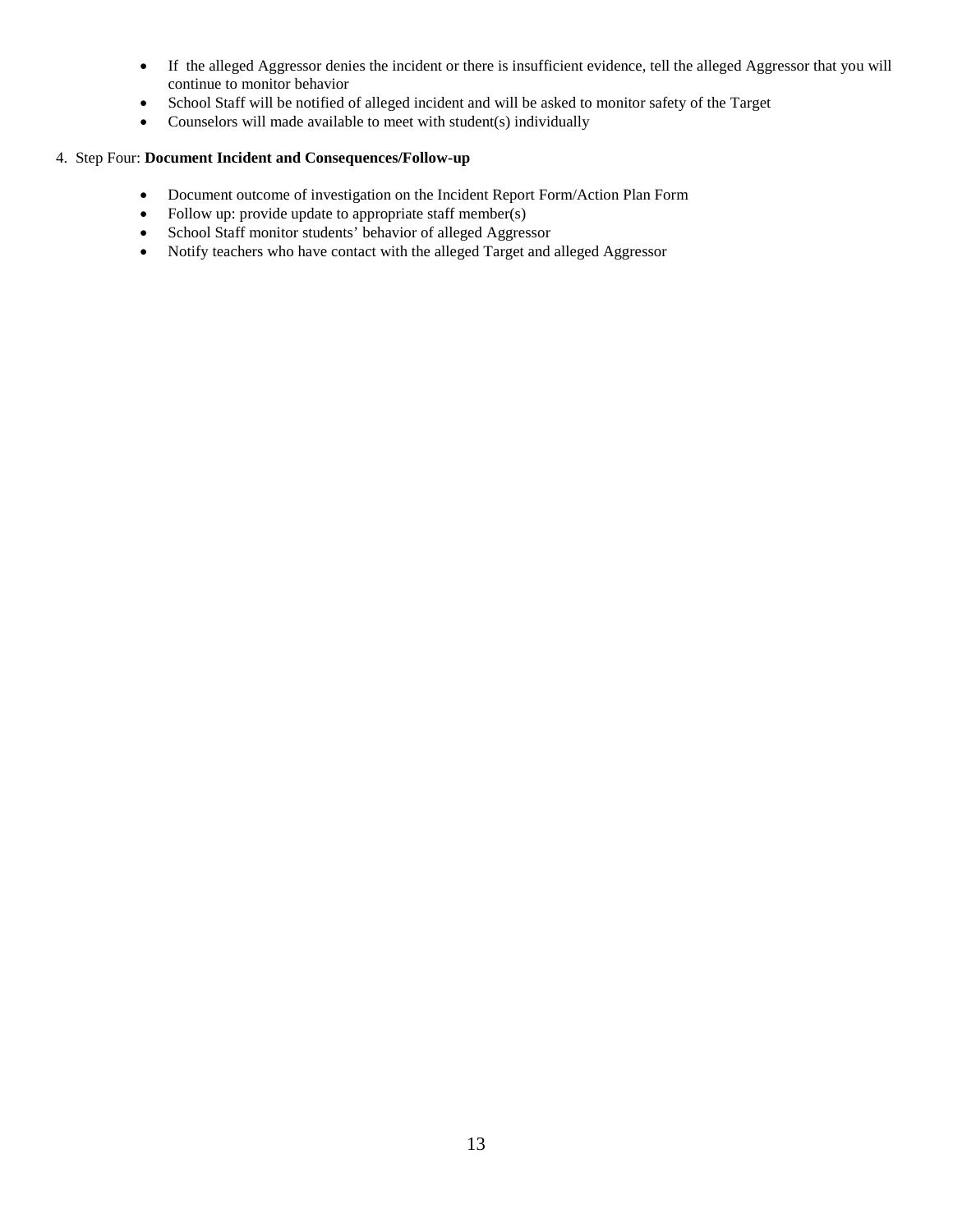# **BLUE HILLS REGIONAL TECHNICAL HIGH SCHOOL BULLYING INCIDENT REPORT FORM**

Bullying is defined as the act of one or more individuals intimidating one or more persons through verbal, physical, emotional or electronic action that is intentionally cruel and repetitive. Bullying can take many forms and occur in any setting. Bullying is characterized by an imbalance of physical, psychological or emotional power.

| Name of Reporter:                            |                                                                                                                      |  |
|----------------------------------------------|----------------------------------------------------------------------------------------------------------------------|--|
| <b>Alleged Target Name:</b>                  |                                                                                                                      |  |
| Alleged Agressor(s) Name:                    | <u> Alexandria de la contrada de la contrada de la contrada de la contrada de la contrada de la contrada de la c</u> |  |
| Date of Incident:                            |                                                                                                                      |  |
| <b>DETAILS OF INCIDENT:</b>                  |                                                                                                                      |  |
|                                              |                                                                                                                      |  |
|                                              |                                                                                                                      |  |
|                                              |                                                                                                                      |  |
|                                              |                                                                                                                      |  |
|                                              |                                                                                                                      |  |
|                                              |                                                                                                                      |  |
|                                              |                                                                                                                      |  |
| To your knowledge, has this occurred before? | $YES$ NO                                                                                                             |  |
| $\bullet$                                    | Are there immediate transportation or safety concerns? _____ YES _____ NO                                            |  |
| If yes, please explain:                      |                                                                                                                      |  |
|                                              |                                                                                                                      |  |
|                                              |                                                                                                                      |  |
|                                              |                                                                                                                      |  |
|                                              |                                                                                                                      |  |
|                                              |                                                                                                                      |  |
|                                              |                                                                                                                      |  |
|                                              |                                                                                                                      |  |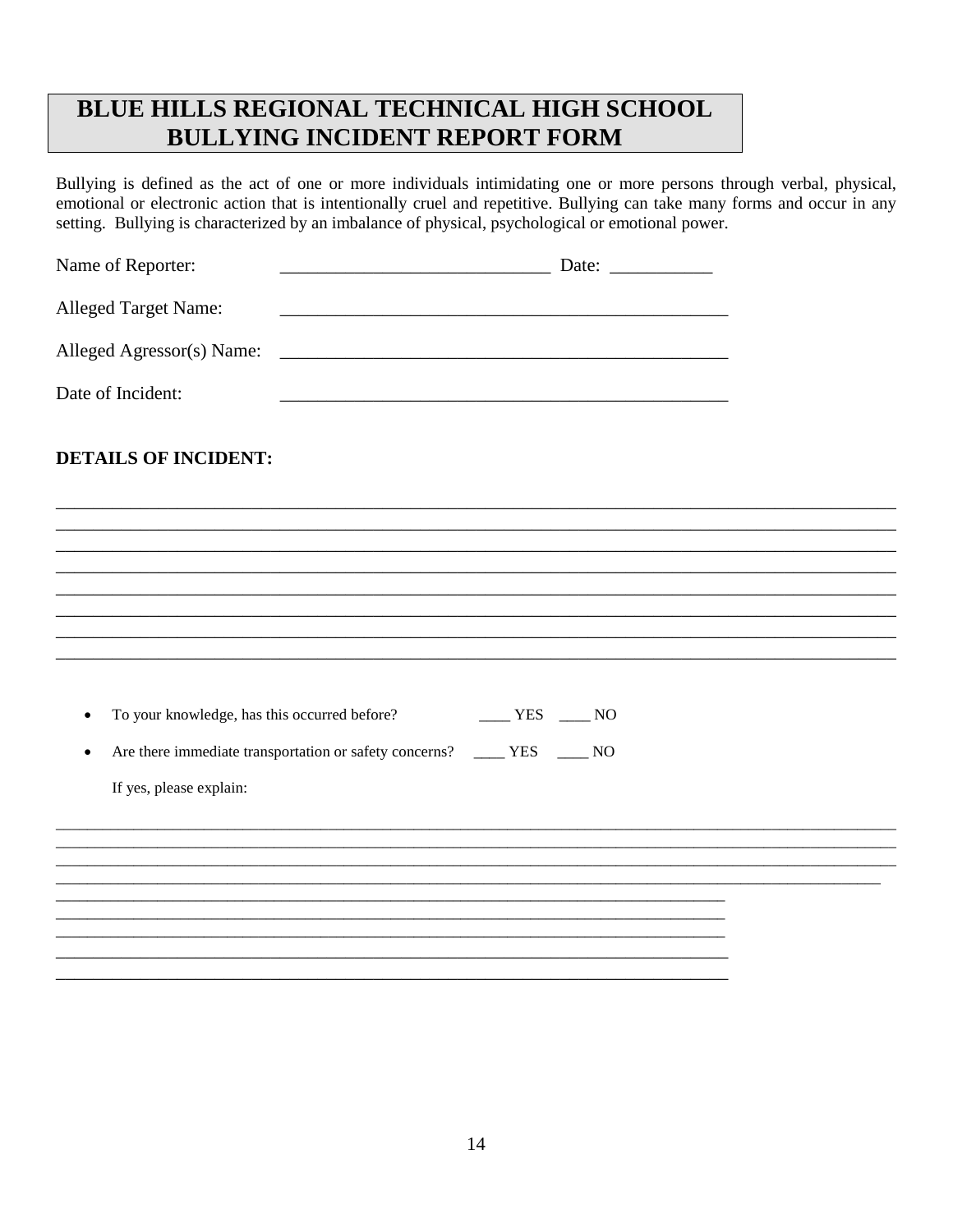# **BHRTHS ACTION PLAN**

To be completed by school administrator or designated staff

| <b>ACTION</b>                                                     | <b>DATE</b> | <b>NOTES</b> |
|-------------------------------------------------------------------|-------------|--------------|
| <b>Interview Alleged Target</b>                                   |             |              |
| <b>Interview Alleged</b><br>Aggressor                             |             |              |
| <b>List/Interview Witnesses</b>                                   |             |              |
| Describe any supporting<br>evidence: text, drawings<br>photo. etc |             |              |
| Parent of Target<br>Notified                                      |             |              |
| Parent of Alleged<br>Aggressor notified                           |             |              |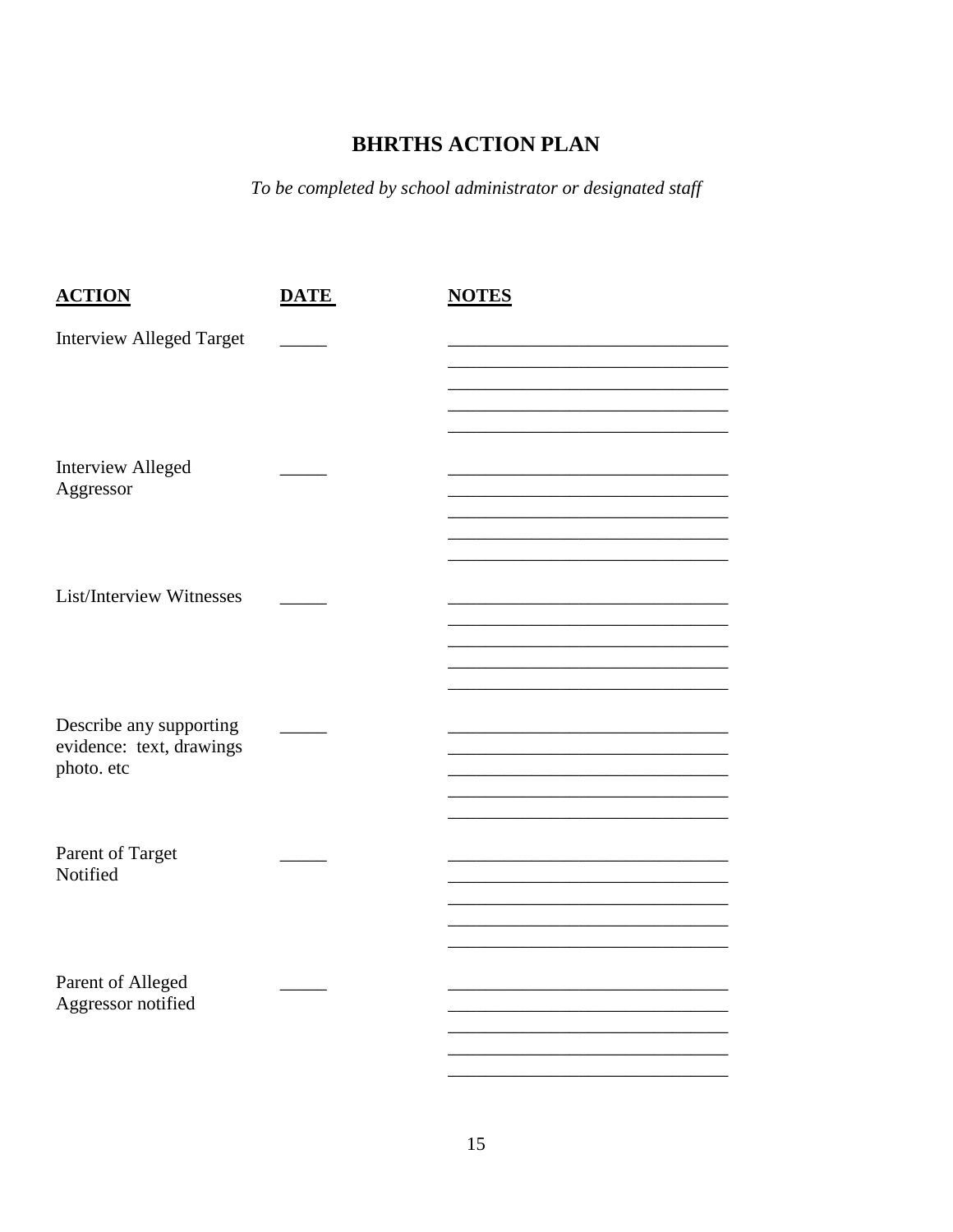| <b>Summary of Findings</b>           |  |  |  |
|--------------------------------------|--|--|--|
|                                      |  |  |  |
|                                      |  |  |  |
|                                      |  |  |  |
|                                      |  |  |  |
|                                      |  |  |  |
|                                      |  |  |  |
|                                      |  |  |  |
|                                      |  |  |  |
|                                      |  |  |  |
| <b>Disciplinary Action(s) Taken:</b> |  |  |  |
| <b>School Action:</b>                |  |  |  |
|                                      |  |  |  |
|                                      |  |  |  |
|                                      |  |  |  |
|                                      |  |  |  |
| <b>SRO/Police Action</b>             |  |  |  |
| if necessary                         |  |  |  |
|                                      |  |  |  |
|                                      |  |  |  |
|                                      |  |  |  |
|                                      |  |  |  |
| Follow-Up Plan                       |  |  |  |
|                                      |  |  |  |
|                                      |  |  |  |
|                                      |  |  |  |